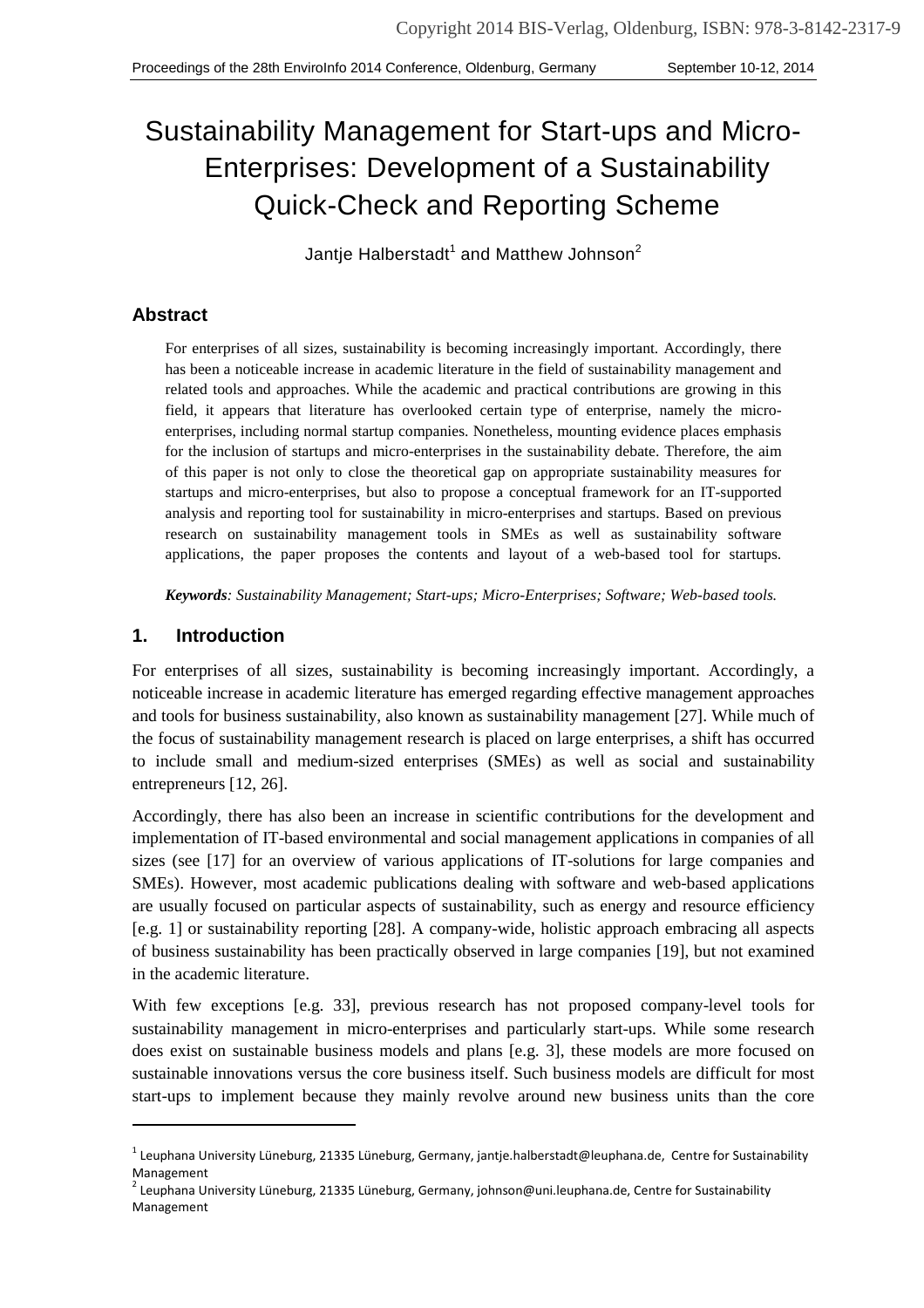message of a new company. These business models also do not provide tools for a comprehensive sustainability evaluation and reporting system [21].

Furthermore, IT-solutions have not considered the early stages of business creation from the actual start-up of a company to its further development as a micro-enterprise. In fact, it appears that literature has overlooked certain category of businesses in the sustainability management context. According to the European Commission this category includes micro-enterprises with less than 10 employees and no more than 2 million Euro annual revenue.

However, mounting evidence suggests that start-ups and micro-enterprises should be considered in light of sustainable development for several reasons. First, sustainability is relevant for all companies in every industry of every economy [24]. Secondly, sustainability will never be achieved if the smallest companies do not get involved [10]. Not only do micro-enterprises constitute a majority of all registered businesses, e.g. 2.8 million enterprises (ca. 80%) in Germany fall into the micro-enterprise range, they also feed many products and services into the larger companies as suppliers and service-vendors. Thirdly, while it could be argued that individual micro-enterprises transmit a puny, insignificant burden on the environment, it is their collective impact and spill-over into larger enterprises that raises major concerns.

Fourthly, besides the direct burdens placed on society and the environment, indirect effects can be attributed to the exemplary roles that entrepreneurs and owner-managers of small businesses hold in economies and societies that desperately look for heroes to right the wrongs of environmental degradation and intra-generational injustices through sustainability-driven goals and measures. When considering the good examples set by social entrepreneurs, such as Muhammad Yunus, and ecopreneurs, such as Klaus Hipp, new business founders need not just inspirational stories, but effective operational means and devices to steer their business endeavors into future-oriented sustainability enterprises [26].

Last but not least, start-ups generally do not remain small but rather are growth-oriented [8; 16; 32]. As the size of the enterprise increases, so too does the relevance and motivations for sustainability management [29]. In addition to well-known management problems of fast-growing enterprises [12; 18], small business managers must be informed about the increasing environmental and social demands that rise with increasing size. For example, in the future it is plausible that medium-sized enterprises starting with 100 employees will be mandated by corporate law to state their environmental and social impacts through annual sustainability reports [14; 31]. Those ownermanagers that have addressed with sustainability issues from the beginning might achieve a competitive advantage over those that decide to wait it out. The challenges of sustainability management in start-ups and fast growing companies should be integrated so to avoid a lengthy, costly period of playing catch-up.

Thus, the questions are raised: why should a start-up or micro-sized enterprise wait to reach a certain size in order to measure, manage and report on its sustainability activities? How could such a sustainability management program be conceptualized? What benefits would it bring the enterprise? Lastly, how might IT-solutions provide simple yet effective means to accomplishing these goals?

The aim of this paper is, therefore, not only to close the theoretical gap on appropriate sustainability measures for start-ups and micro-enterprises, but also to propose a conceptual framework for an IT-supported application that allows a company to easily assess and report its sustainability activities. This conceptual model will hopefully set the foundation for further practical developments. Based on previous research on sustainability management tools in SMEs [13] and private households, this conceptual paper proposes the contents and step-wise process of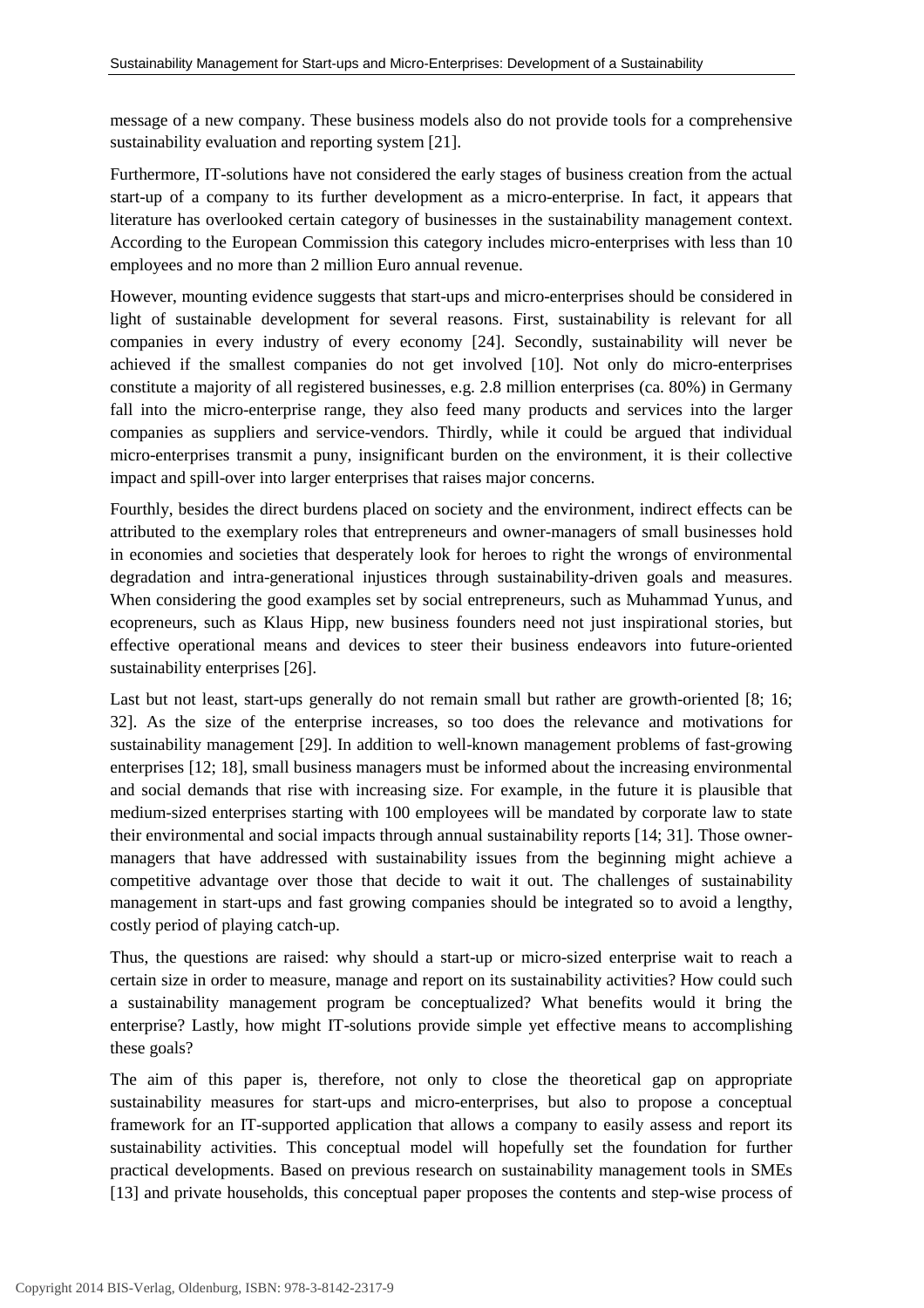an IT-support tool for both start-ups and micro-enterprises. This tool, as we call the "Sustainability Quick-Check" (SQC) model, will be explained in the next section.

# **2. IT-supported Sustainability Quick-Check**

Many of the existing processes for the preparation of sustainability assessments and reports are complex and contain a variety of indicators and metrics. In turn, this provides no clear path or structure for intuitive handling. One possible reason may be attribute to the fact that software applications were intended to be sold with additional consulting services. The aim of this paper is to develop a manageable and straightforward tool with a clear structure and based on understandable steps for a start-up and micro-enterprise.

The development of the SQC model is broken down into three complementary and sequential stages. In the first stage, a systematic analysis of the existing sustainability management tools and software and tools were examined. Based on Johnson (2013), it is established that not all management tools are applicable even in small and medium-sized enterprises (SMEs) with 10 or more employees [13]. The most applicable tools for small businesses are those that correspond with well-established management practices, such as a quality management system, training and education on sustainability management, risk analysis, supply chain management and even an environmental management system.

In the second stage of analysis, several SME-friendly software and web-based applications, such as Avanti GreenSoftware (www.avanti-greensoftware.com/de/), CR-Kompass (www.crkompass.de/), KIM-Software from Sustainum (www.sustainum.de/index.html), N-Kompass (www.nkompass.de/) and 360 Report (www.360report.org/de/) were closely examined. These software not only offer user-friendly, cost effective ways to analyze and report on sustainability management in SMEs, combined they provide a good overview of what criteria and indicators should be considered for sustainability management in small businesses. While these various applications offer great insights applicable topics and indicators for SMEs, it is still uncertain if these software packages and web-applications will be adopted by very small enterprises and start-up companies.

In the third stage, a grid was developed that allows a structured overview of sustainability topics and corresponding indicators for start-ups and micro-enterprises. The idea behind this structure was to combine the results from both the first and second stage of analysis with the ideas from business model canvas [19]. Suitable sustainability key performance indicators and metrics were classified into various SQC-categories, such as production, supply chain management, sales and marketing and administration and supporting business functions (including strategy and human resources), and further broken down into key activities, key resources and key partners from both environmental and social perspectives. Table 1 below depicts example of possible categories, fields and aspects for the SQC model.

| <b>Basic Structure of the</b><br><b>Sustainability Quick Check (SQC)</b> |                             | Sustainability                                                               |                                                                                                     |
|--------------------------------------------------------------------------|-----------------------------|------------------------------------------------------------------------------|-----------------------------------------------------------------------------------------------------|
|                                                                          |                             | <b>Ecological Aspects</b>                                                    | <b>Social Aspects</b>                                                                               |
| SQC-Category                                                             | <b>Assessment field</b>     | <b>Example Criteria</b>                                                      |                                                                                                     |
| <b>Production of</b><br><b>Product / Service</b>                         | <b>Key Activities</b><br>'L | <b>Energy and Water</b><br>consumption in production<br>(i.A.a. G4-EN3/ EN8) | Adherence to working hours<br>and und guarantee of<br>workplace safety<br>$(i.A.a. G4-LA5 und LA6)$ |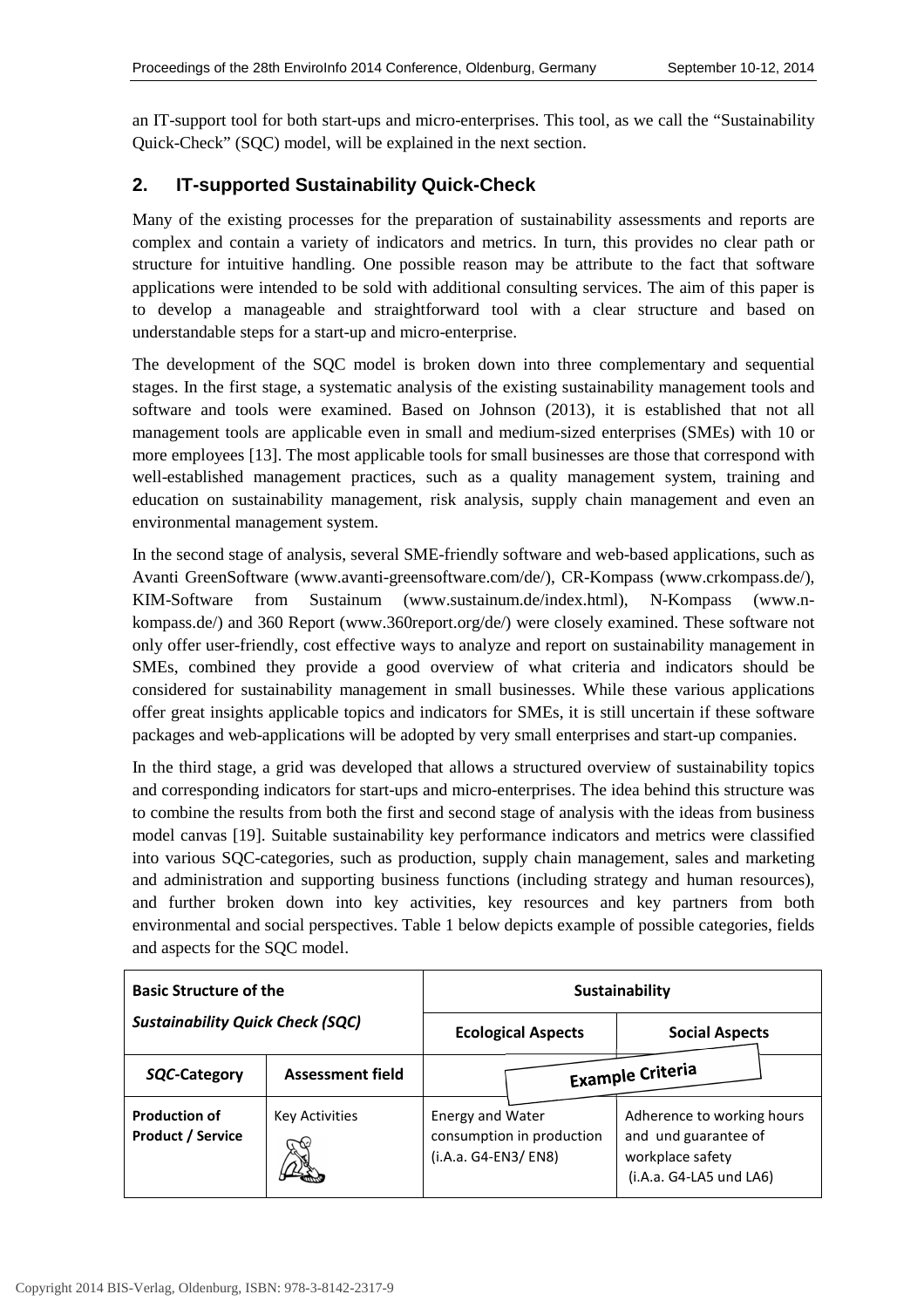|                                                                                 | <b>Key Resources</b>  | Use of non-toxic and<br>recycling materials and<br>packaging<br>(i.A.a. G4-EN1 und EN28)                                                 | Use of fair trade materials,<br>incl. free from forced and<br>child labor                                         |
|---------------------------------------------------------------------------------|-----------------------|------------------------------------------------------------------------------------------------------------------------------------------|-------------------------------------------------------------------------------------------------------------------|
|                                                                                 | <b>Key Partners</b>   | Selection of regional,<br>sustainable production<br>partners, i.a. avoidance of<br>long transport routes<br>(i.A.a. G4-EN17 und EC9)     | Support of the<br>disadvantaged, e.g.<br>collaboration with disabled<br>persons                                   |
| <b>Supply Chain</b><br>Management, incl.<br><b>Logistics and</b><br>Procurement | <b>Key Activities</b> | Shortening transport routes                                                                                                              | Supply chain code of conduct<br>and enforcement (audits);<br><b>Supplier Training</b>                             |
|                                                                                 | <b>Key Resources</b>  | <b>Environmentally conscious</b><br>procurement (guidelines)<br>for sustainable and<br>environmentally safe<br>materials (i.A.a. G4-EN2) | Purchasing requirements for<br>fair products                                                                      |
|                                                                                 | <b>Key Partners</b>   | Selection of regional,<br>environmentally friendly<br>partners                                                                           | Supplier selection and<br>negotiations for fair and safe<br>working practices                                     |
| Market incl.<br>Sales and<br><b>Marketing</b>                                   | <b>Key Activities</b> | Market analysis and<br>promotion of<br>environmentally friendly<br>products and services                                                 | Fair Marketing; Ensure<br>transparency of social<br>standards in own production<br>and supply chain               |
|                                                                                 | <b>Key Resources</b>  | FSC- or PEFC-certified<br>printed ads; paperless-<br>advertising                                                                         | Partnerships with NGOs<br>(e.g. Cause-Related<br>Marketing)                                                       |
|                                                                                 | <b>Key Partners</b>   | Selection of<br>environmentally conscious<br>buyers and distribution<br>points                                                           | Socially conscious buyers                                                                                         |
| Firm Structure,<br><b>Administration and</b><br><b>Human Resources</b>          | <b>Key Activities</b> | Training and support on the<br>ecological performance of<br>employees                                                                    | Pay attention to equality in<br>the workplace; Guidelines for<br>recruitment (G4-LA1)                             |
|                                                                                 | <b>Key Resources</b>  | Energy efficient<br>Administration building<br>(i.A.a. G4-EN3)                                                                           | Employees with fair wages<br>(i.A.a. G4-EC5)                                                                      |
|                                                                                 | <b>Key Partners</b>   | Employee participation in<br>environmental activities                                                                                    | Employee participation in<br>firm-internal decisions as well<br>as firm-external community<br>engagement projects |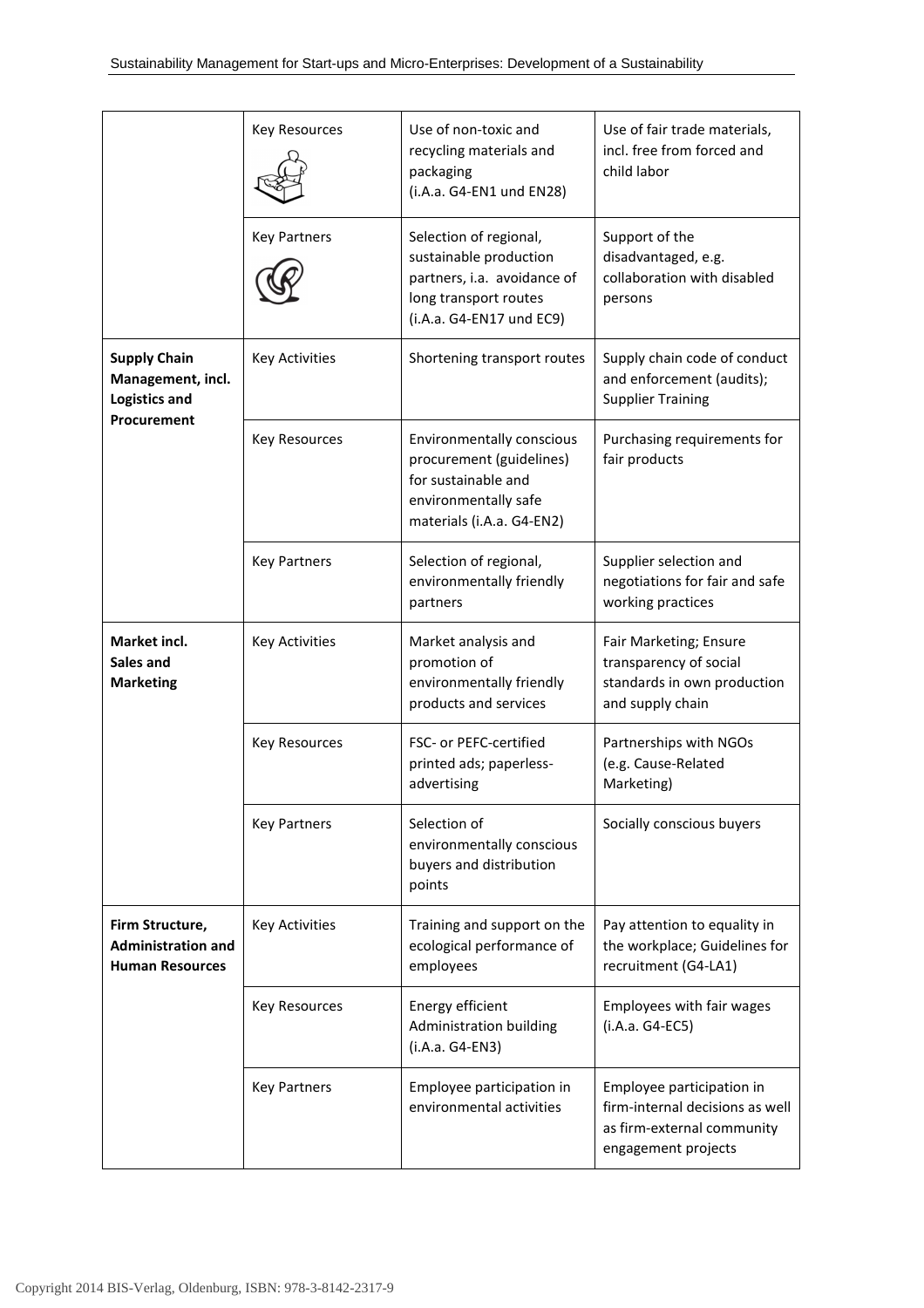The SQC model is based on some of the components of the aforementioned software, the value chain according to Porter [22]. and the business model canvas by Osterwalder et al. [20]. The value chain is the presentation and analysis of the primary (e.g. logistics, production or operations, sales and marketing) and secondary activities (e.g. administration, human resources, research and development) that support the primary activities, and together they bring value to a company's products and services [20; 22]. Similarly, this value chain has been used to assess environmental and social sustainability aspects along all these business activities [25]. Therefore, the value chain served as the basis for our selection of the four SQC categories, including production, supply chain, market and internal firm structure. Primary activities can be located in the first, second and their categories. For example, inbound and outbound logistics are combined with supply chain management and procurement into one category. The supporting activities provide an indirect but still supporting role in the production of products and/or services, and these are mostly located in the fourth category.

The business model canvas is a method of visualization of business models [19]. Business models describe the basic principles by which organizations create value, with the distinctions made between three aspects: the product-market combination, the configuration of value chains and main revenue mechanisms. For the SQC, the configuration of value chains is considered to be particularly important, since this the area where sustainability-related decision are made. Also, this part of the business model fits well with Porter's value chain [22]. A brief description of the product-market combination should precede the initial analysis, but it is actually not a part of the SQC since it is tailored for all kinds of startups and micro-enterprises. The environmental and social aspects of companies are already a part the business model, and they will be described separately in the product-market combination.

The business model canvas depicts a total of nine areas of a business model. The fields deemed particularly relevant for the SQC are the key activities, key resources and key partners. Key activities are those actions that are particularly important for a particular area of a business (in this case for each category, such as production of products and services). Key resources can be both physical and intellectual, human or financial resources. In addition, a sustainability management tool that carries information about desired sustainable processes, such as guidelines for environmentally conscious procurement and supply chains, can also be considered a key resource. Key partners considers essential partnerships into order to fulfill the key activities. Examples of partners are buyer-supplier relationships, and also strategic alliances with competitors and additional support organizations. This area ensure that sustainability issues are at the heart of cooperation, but partners must also be audited and consulted for conformity to an enterprises' sustainability goals.

These aspects should be monitored within each of the SQC categories to ensure that sustainabilityrelated targets are meet, and that he enterprise has the proper resources and partnerships to fulfill these actions. The analyzed sustainability reports can then account on the three pillars of sustainability: economic, environmental and social aspects. Since the development and description of business models and the development of business plans – economic criteria are already involved with every environmental and social aspect of the SQC. Therefore, the economic aspects are not given an own column in the model.

By associating environmental and social areas of action in the SQC categories, each key area can be seen as an individual aspect that provides the basis for an overall combinative effort for sustainability in a start-up or micro-enterprise. These aspects are also related to core indicators found in the GRI reporting scheme. These indicators can thus be assessed within the framework of a software application as bullet points to cover or as questions that must be answered within a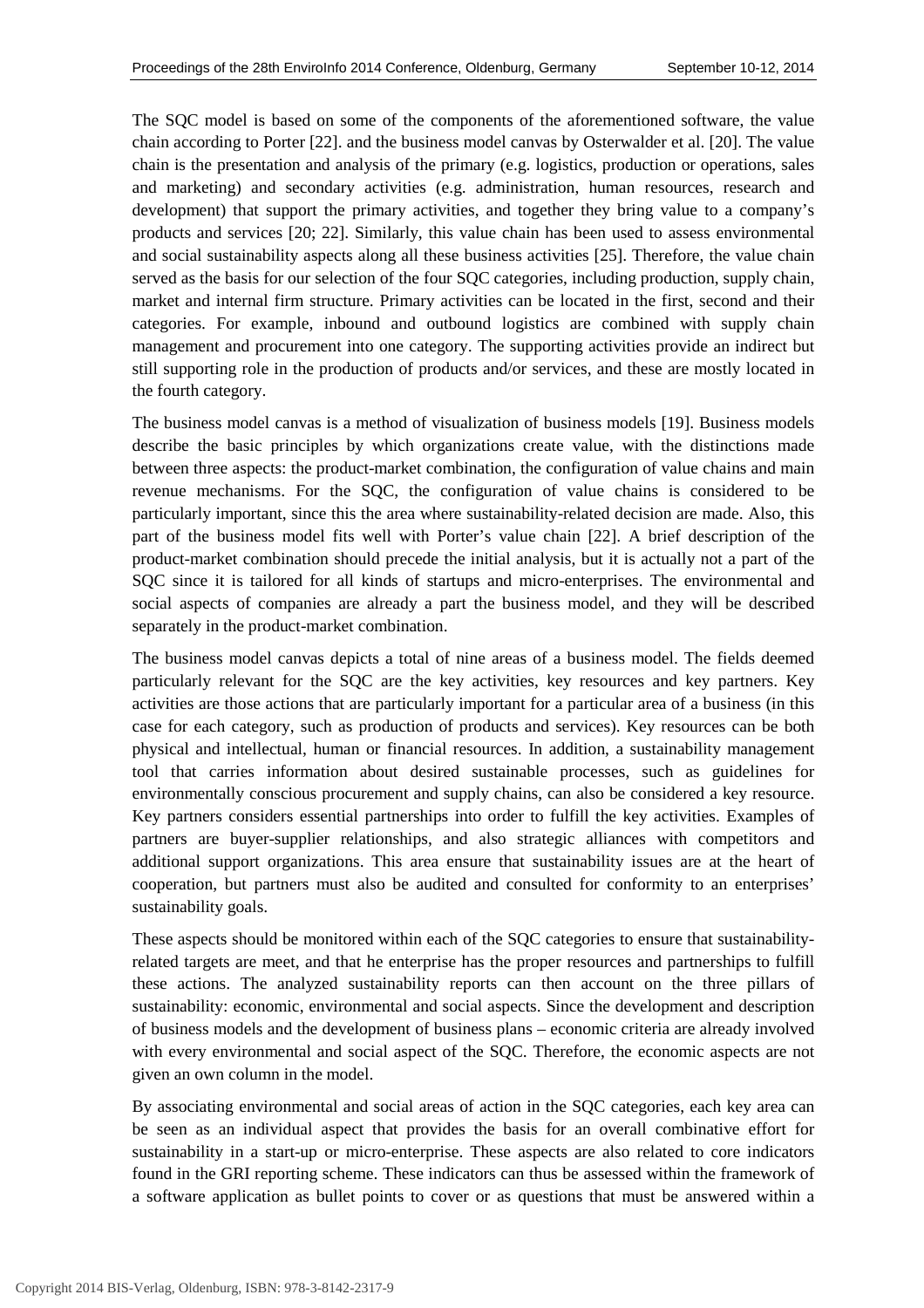project to establish sustainability criteria within a very small business. These core indicators selected were mostly confirmed through an overview of the new G4-criteria [9].

#### **3. Discussion and Further Developments**

From this paper, the results provide both academic and practical implications. From an academic standpoint, the paper provides numerous points of departure for further interdisciplinary research. In the context of startup-related research, for instance, the IT-supported tool can be used as a basis for sustainability-centered business plans. From a practical perspective, this conceptual tool can encourage consultants of startups and software developers to include sustainability criteria in the creation of new software and further services. Based on this conceptual framework, minisustainability quick-checks and reports can be created as complementary parts of business plans and marketing-related activities.

### **References**

- [1] Àlvarez, I. "Branchenorientierte und IT-gestützte Energieeffizienz und Benchmarking in KMU-Netzwerken," 2013. In IT-gestütztes Ressourcen-und Energiemanagement, ed. Jorge Marx Gómez, Corinna Lang and Volker Wohgemuth, 21-33, Berlin Heidelberg: Springer.
- [2] Arena, M.; Azzone, G. (2012): A process-based operational framework for sustainability reporting in SMEs. Journal of Small Business and Enterprise Development. 19 Jg., Heft 4, S. 669-686.
- [3] Boons, F. and Lüdeke-Freund, F. "Business models for sustainable innovation: State-of-the-art and steps towards a research agenda," *Journal of Cleaner Production*, vol. 45, pp. 9-19, 2013.
- [4] Borga, F.; Citterio; A.; Noci, G. and Pizzurno, E. "Sustainability report in small enterprises: Case studies in Italian furniture companies," *Business Strategy and the Environment*, vol. 18, no. 3, pp. 162-176, 2008.
- [5] Brands and Values. "Nachhaltigkeit managen: Softwaresystems für das Nachhaltigkeitsmanagement." Brands and Values: Bremen. 2012.
- [6] Destatis (2013): Statistisches Jahrbuch 2013. Wiesbaden.
- [7] Figge, F., Hahn, T., Schaltegger, S., and Wagner, M. "The sustainability balanced scorecard: Linking sustainability management to business strategy," *Business strategy and the Environment*, vol. 11, no. 5, pp. 269-284, 2002.
- [8] Gregory, B. T., Rutherford, M. W., Oswald, S., and Gardiner, L. "An empirical investigation of the growth cycle theory of small firm financing," *Journal of Small Business Management*, vol. 43, no. 4, pp. 382-392, 2005.
- [9] GRI, Global Reporting Initiative. G4 Sustainability Reporting Guidelines, Reporting Principles and Standard Disclosures, 2014. https://www.globalreporting.org/reporting/g4/Pages/default.aspx. Zuletzt geprüft am 19.06.2014.
- [10] Hillary, R. *Small and Medium-Sized Enterprises and the Environment*. Greenleaf Publishing: Sheffield, 2000.
- [11] Hörisch, J.; Johnson, M. P. and Schaltegger, S. "Implementation of Sustainability Management and Company Size: A Knowledge‐Based View," *Business Strategy and the Environment*, Early View, 2014.
- [12] Jarillo, J. C. "Entrepreneurship and growth: The strategic use of external resources," *Journal of Business Venturing*, vol. 4, no. 2, pp. 133-147, 1989.
- [13] Johnson, M. P. "Sustainability Management and Small and Medium‐Sized Enterprises: Managers' Awareness and Implementation of Innovative Tools," *Corporate Social Responsibility and Environmental Management*, Early View, 2013.
- [14] Kolk, A. "A decade of sustainability reporting: developments and significance," *International Journal of Environment and Sustainable Development*, vol. 3, no. 1, pp.51-64, 2004.
- [15] KPMG. KPMG-Handbuch zur Nachhaltigkeitsberichterstattung, 2014. Abrufbar unter http://www.kpmg.de/docs/Nachhaltigkeit\_06-2012\_\_sec.pdf. Zuletzt geprüft am 19.06.2014.